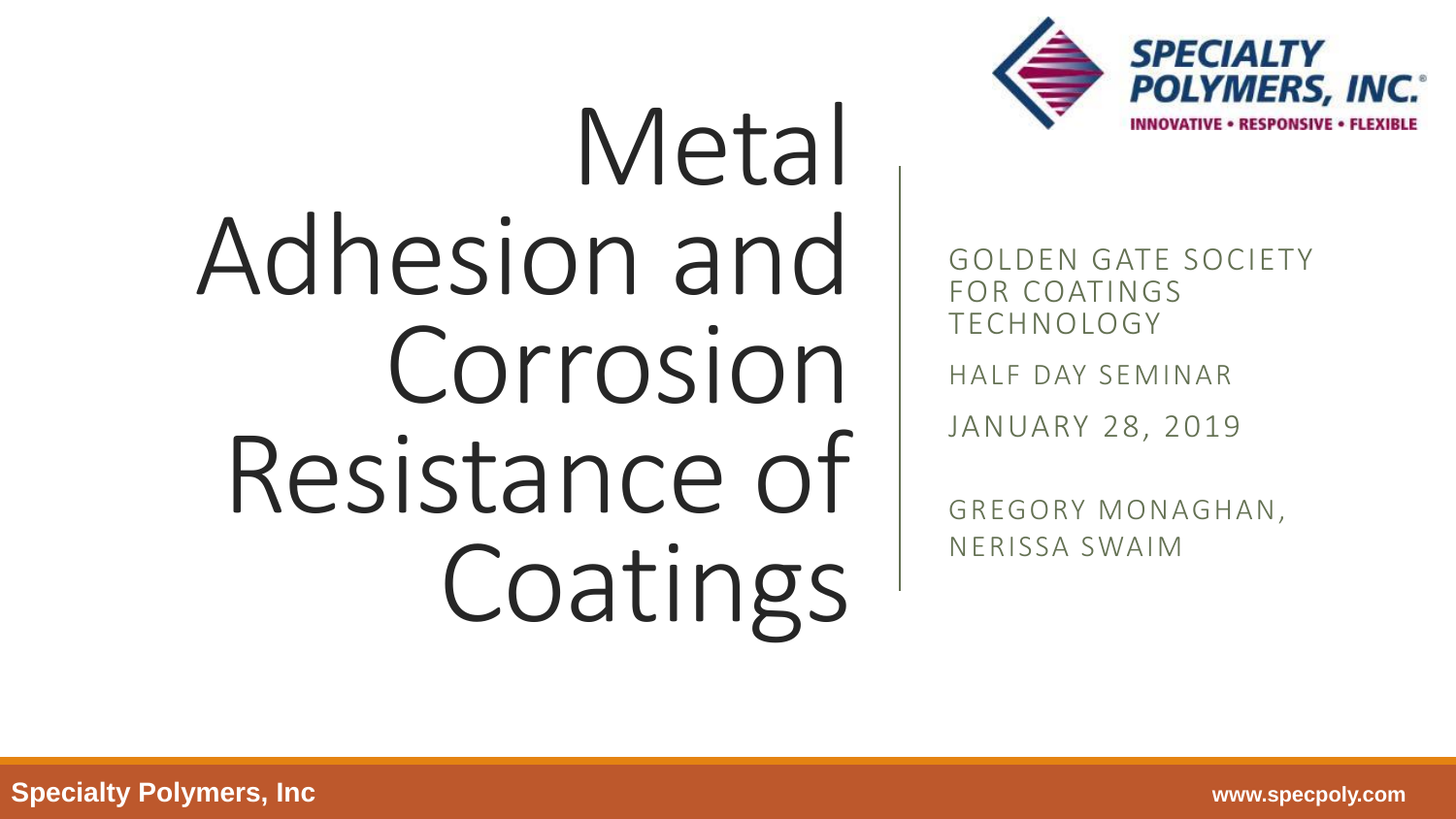

#### Corrosion Control

The chemical or electrochemical reaction between a material and its environment that produces a deterioration of the material and its properties

In the United States, costs associated with corrosion estimated between 1% and 3 % of the gross domestic product\*

**Cathodic Protection** Protects one metal by connecting it to another metal that is more anodic, according to the galvanic series

**Barrier Protection** Provided by a protective coating that acts as a barrier between corrosive elements and the metal substrate

Vol 2, Corrosion Control, Newnes - Butterworths, London, pp 10: 3 - 6.



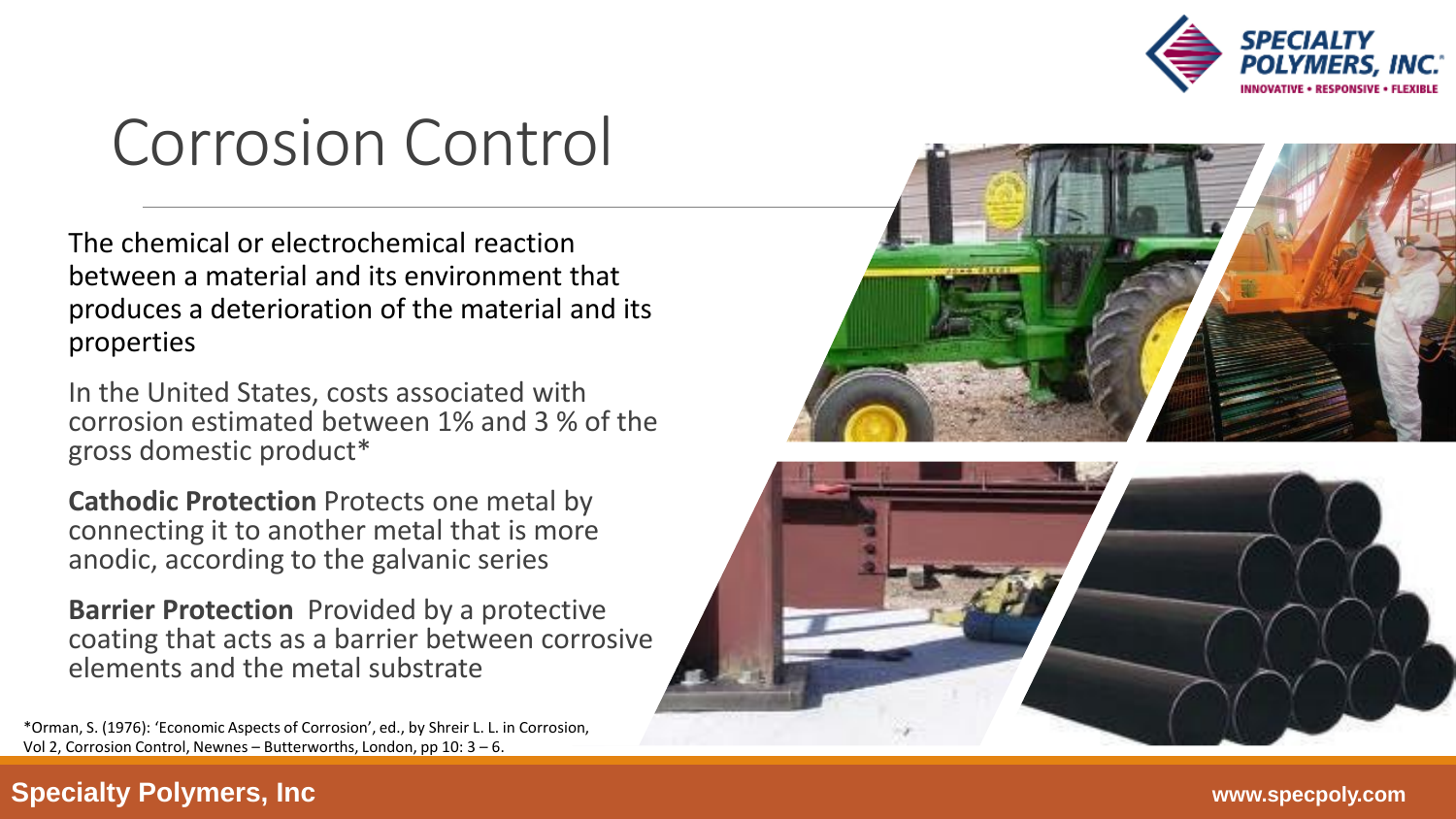

### Chemistry of Corrosion



- **1. Oxidation of Fe yields electrons which travel through the metal**.
- 2. Electrons at the Fe (inactive) cathode reduce  $O_2$  to OH $\cdot$ **.**
- **3. The Fe2+ migrates through the drop and reacts with OH- and H2O to form rust.**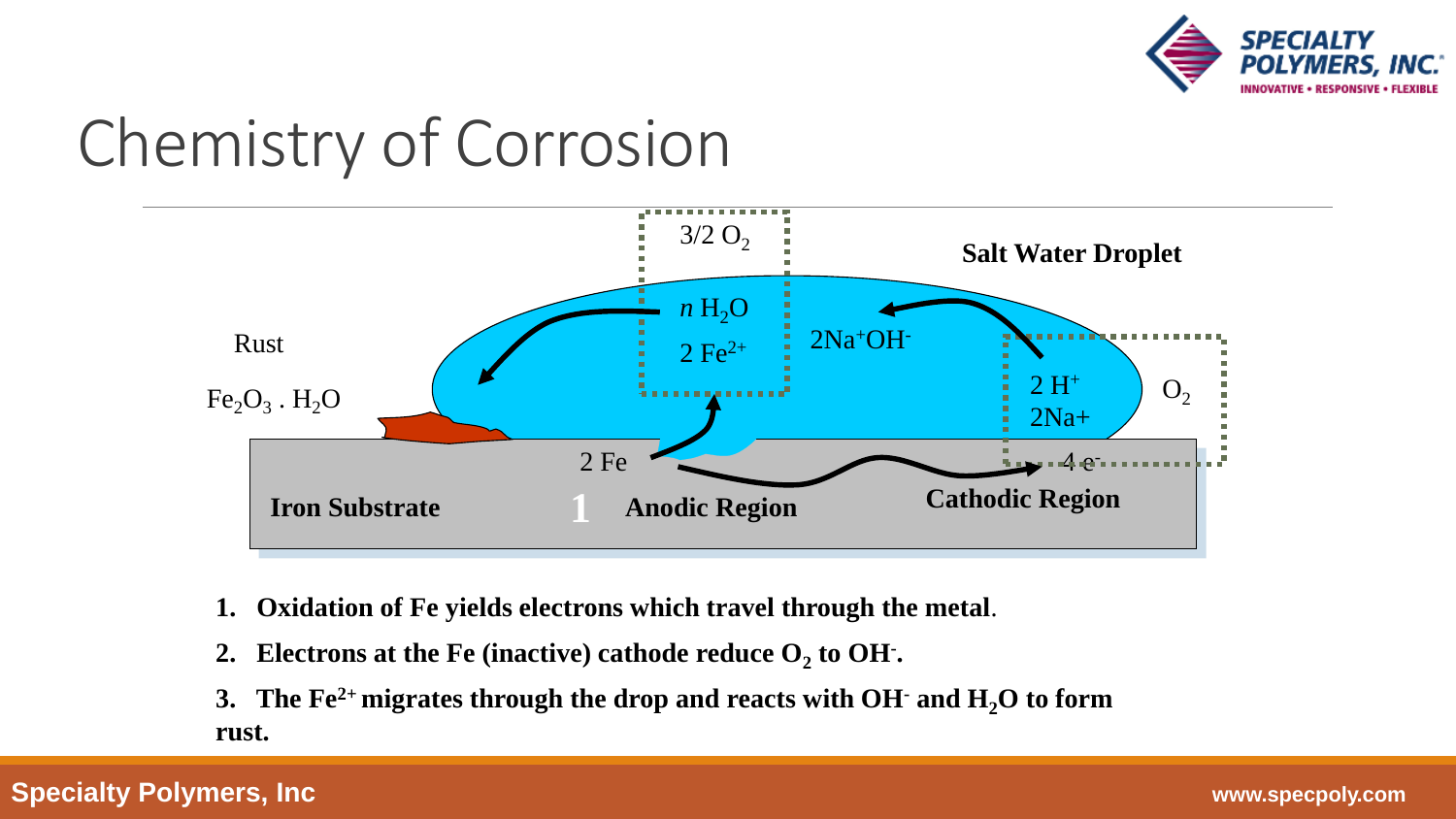#### Corrosion: Coated Steel

- Water and Oxygen can penetrate most organic coatings fairly easily
- Water can create channels for ions to travel through the coating
- Water, ions and oxygen are then in direct contact with the steel, corrosion can start

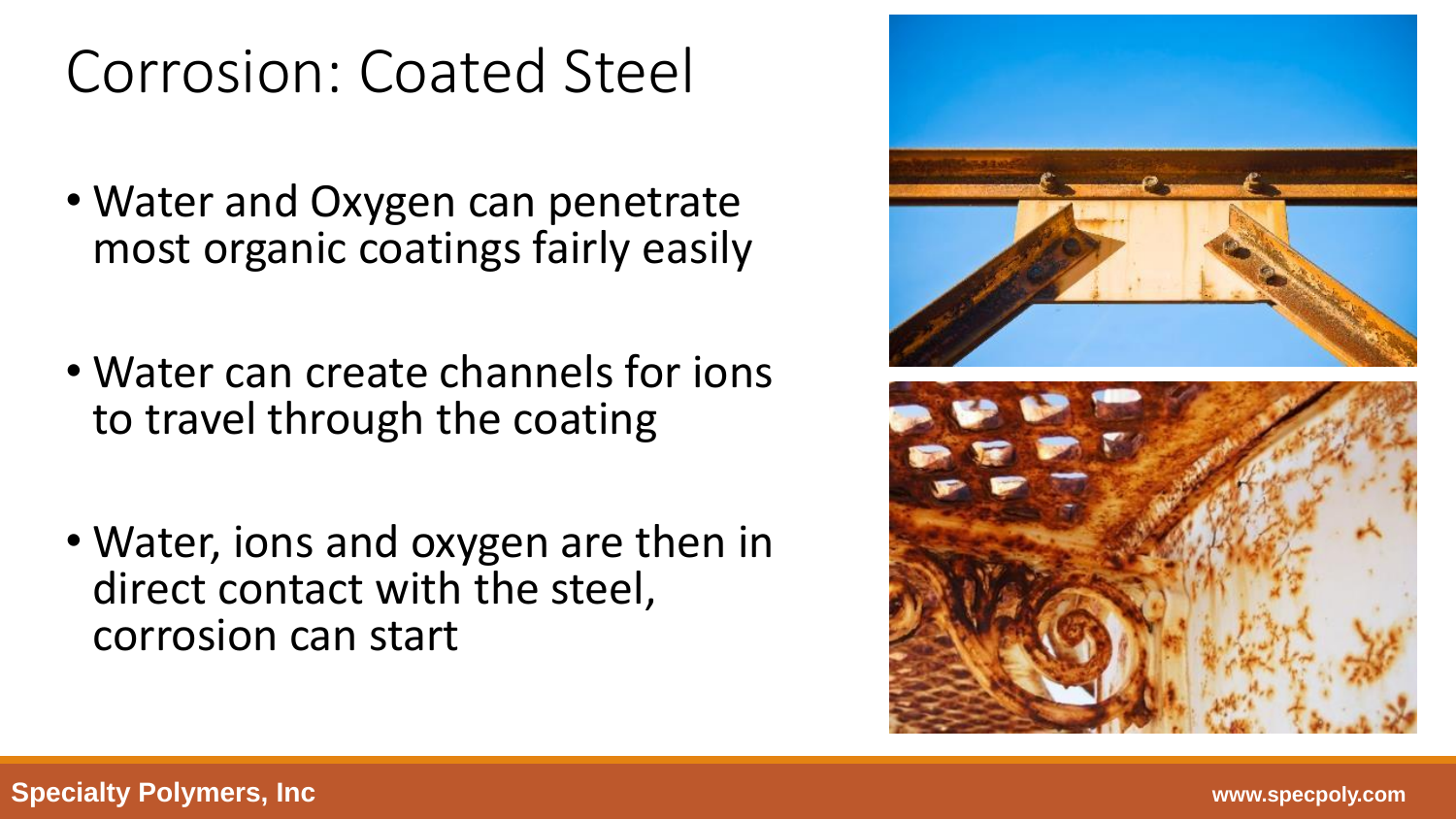

#### Conductive Pathways

- Water attack on hydrophilic regions
- Pathways develop along boundaries of polymer structure units
- Allows the ions to penetrate the coating

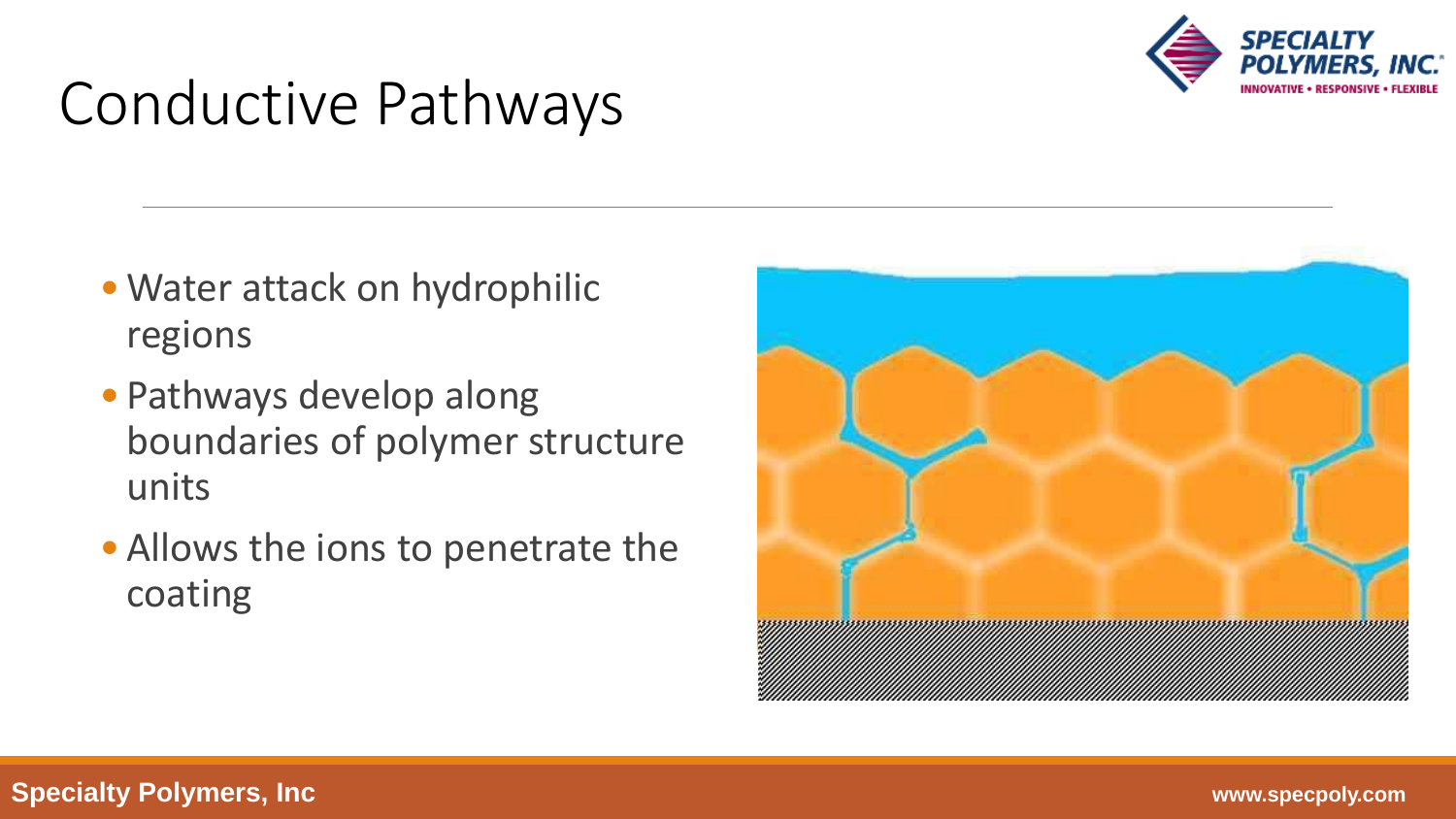

#### Formation of Blisters



T. Nguyen, J.B. Hubbard, and J.M. Pommersheim, Unified Model for the Degradation of Organic Coatings on Steel in a Neutral Electrolyte, J. Coating. Technol., 1995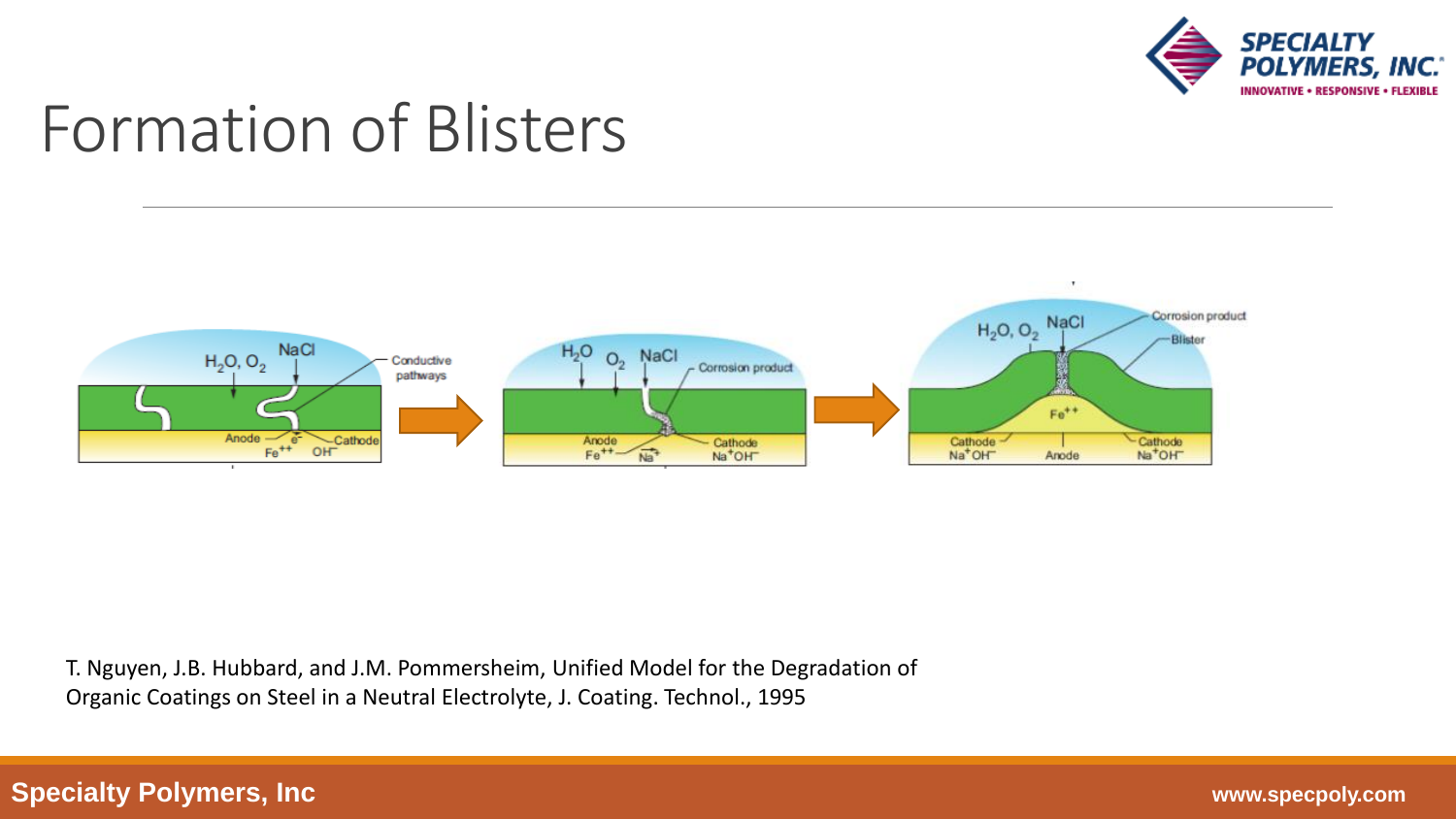Improving Corrosion Resistance



#### •Water resistance

Hydrophobic polymers & films

- •Wet and dry adhesion
- •Alkali resistance
- •Barrier properties Highly crosslinked system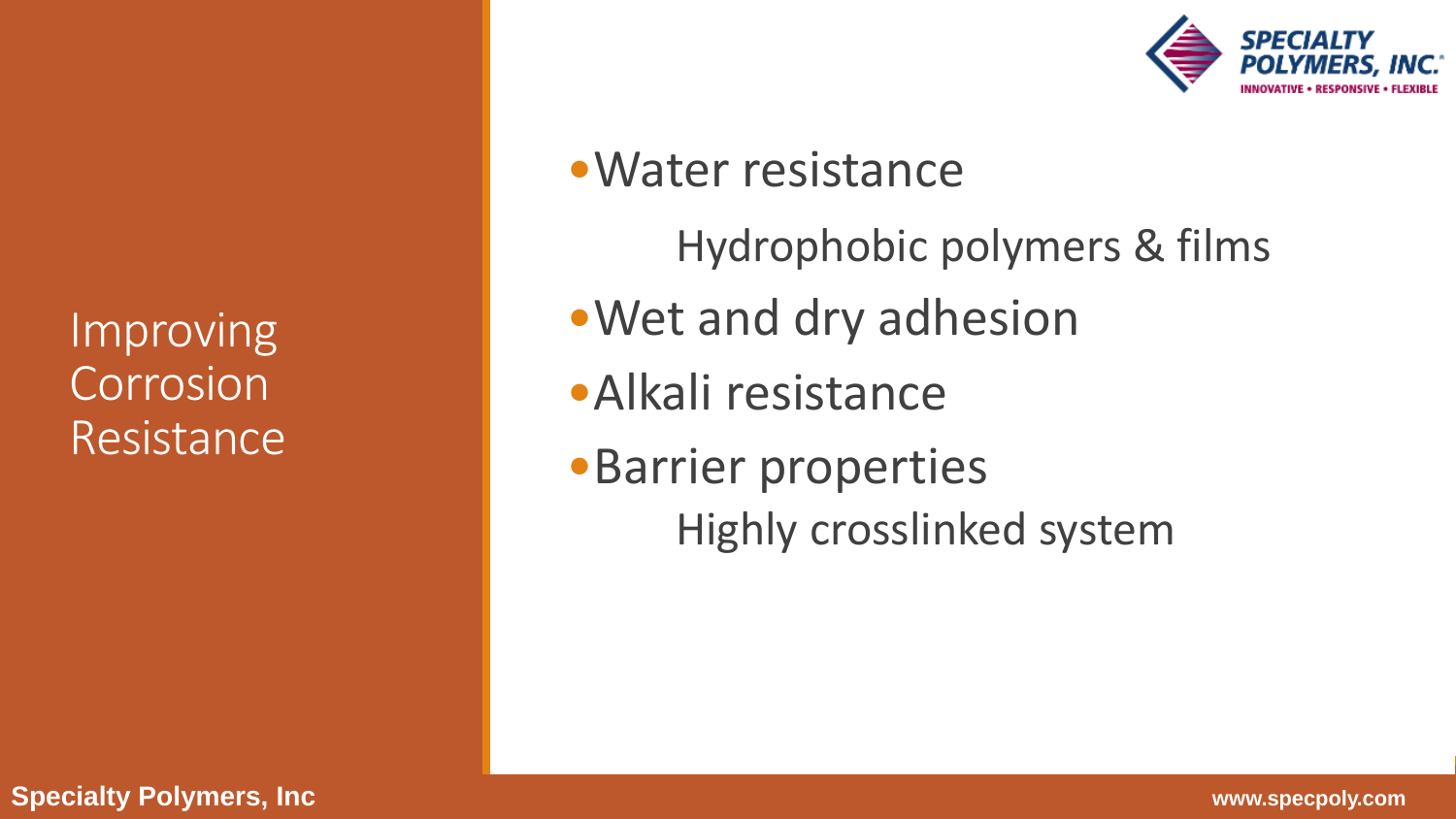### Metal Adhesion & Crosslinking





Phosphate Monomer

DAAM / ADH Crosslinking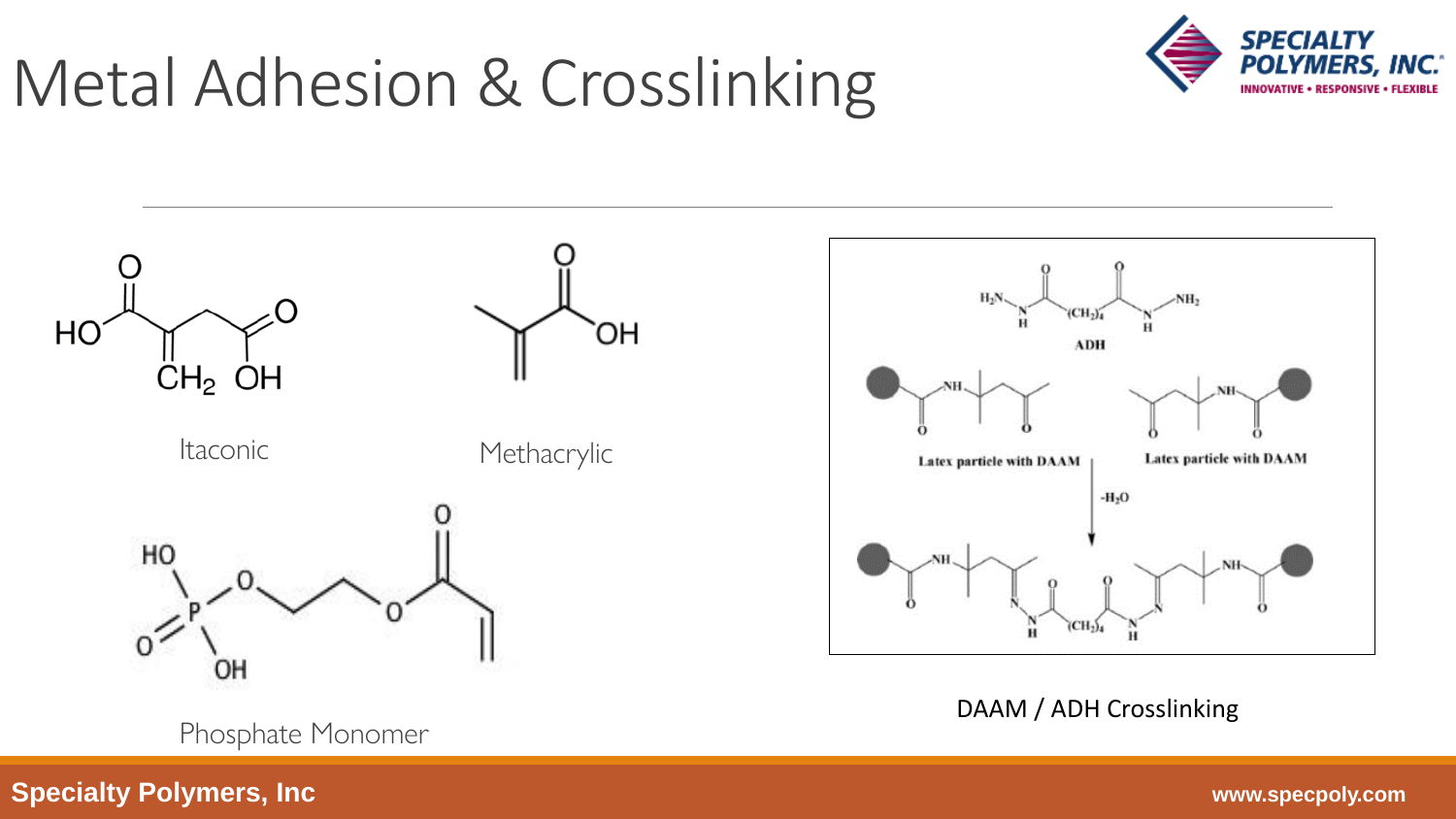



#### Needs – Low VOC Water Based DTM

➢Improved chemical resistance

➢Improved corrosion resistance with good adhesion

➢Improved gloss retention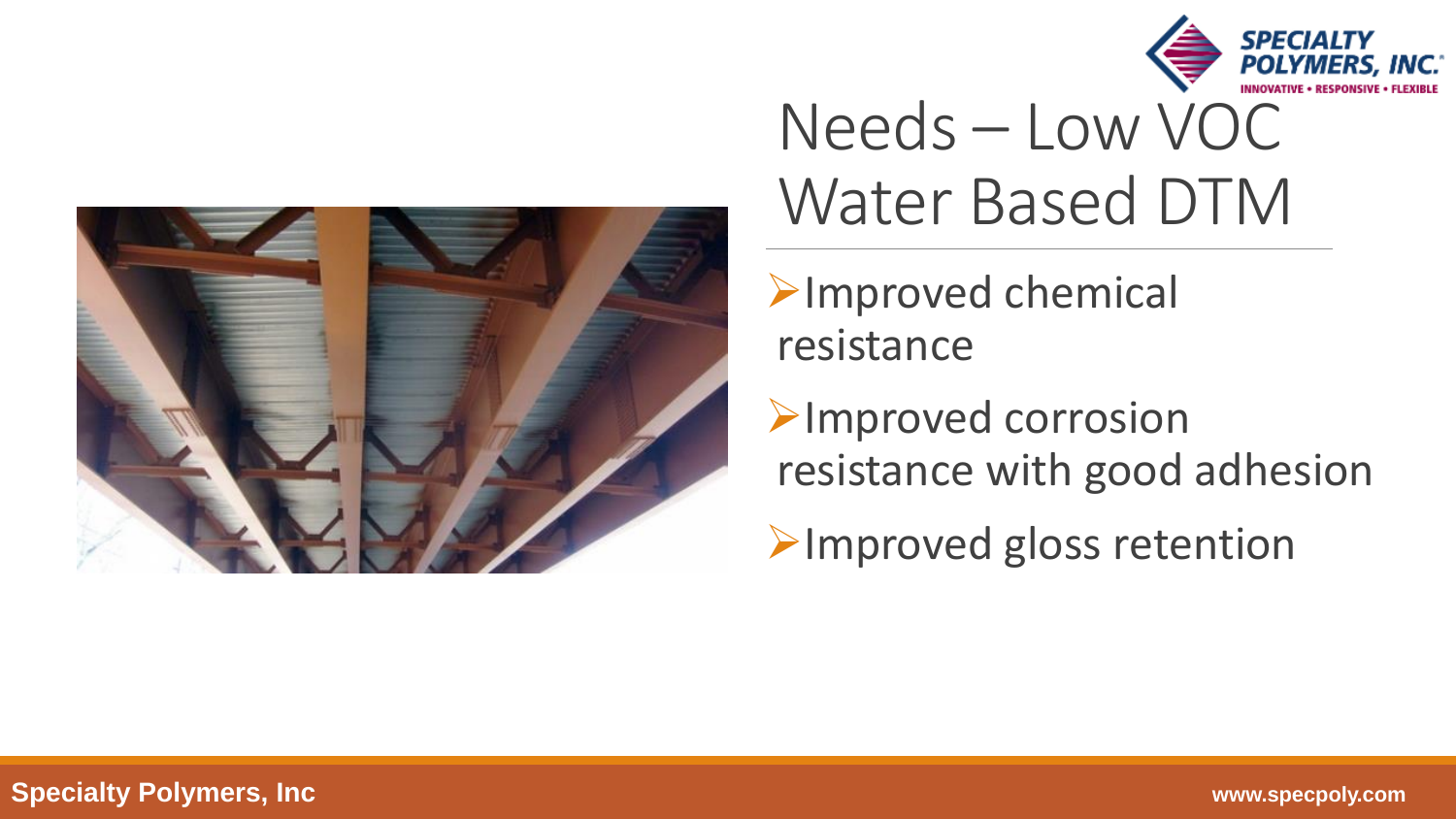#### **Hybrid** Polymerization with Hydrophobic Resins



Hybrid vs Cold Blend ◦ Phase Compatibility ◦ Coating Stability

Potential

- ◦Improved Barrier Properties?
- ◦Improved Chemical Resistance?
- Better film alkali resistance?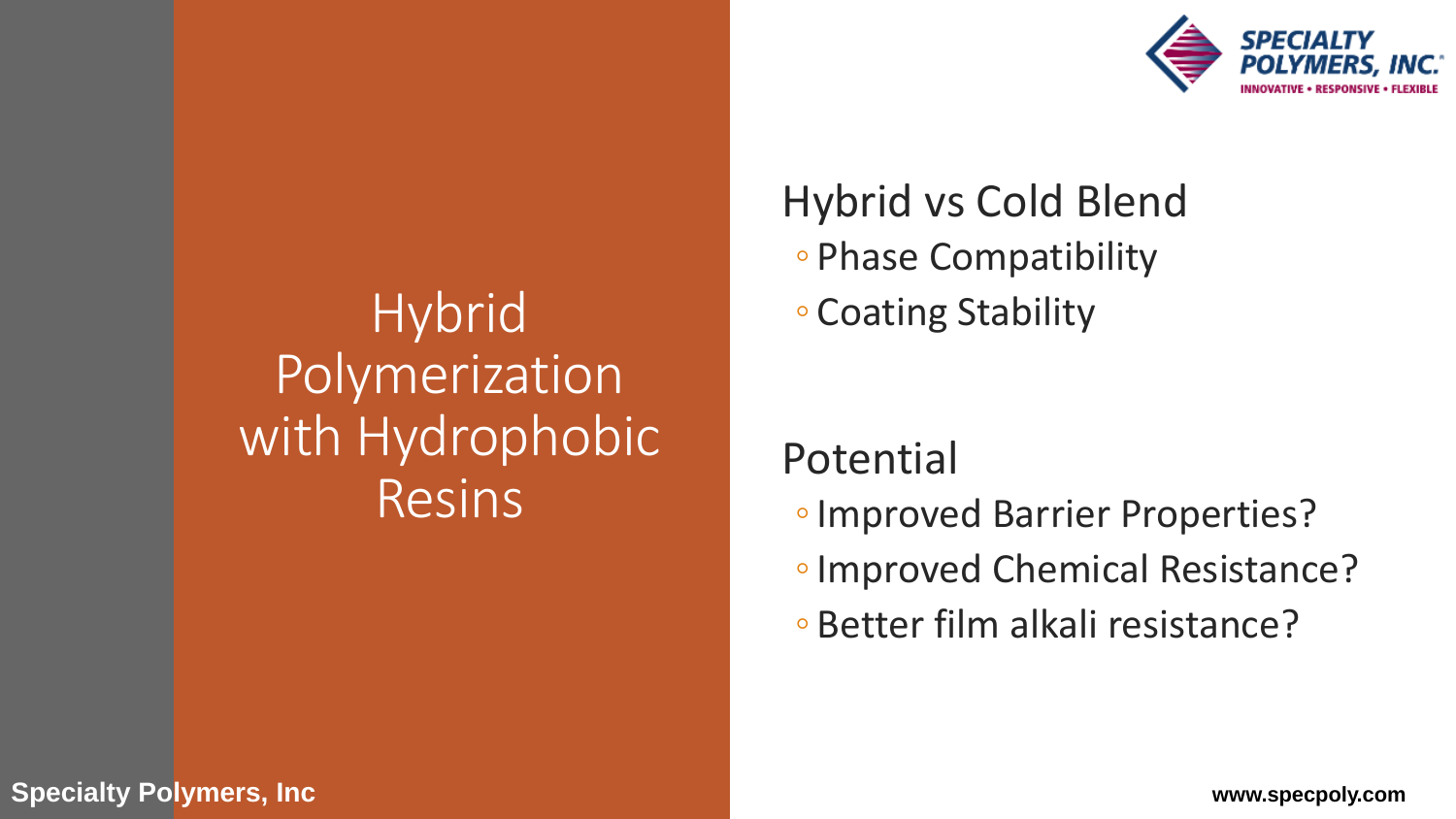## Formulation



| <b>Raw Materials</b>                     | Weight (lbs) | Volume(gals) |
|------------------------------------------|--------------|--------------|
| Water                                    | 40.00        | 4.80         |
| Ammonium Benzoate                        | 1.00         | 0.10         |
| <b>Flash Rust Additive</b>               | 1.00         | 0.09         |
| Ammonia                                  | 1.00         | 0.12         |
| Dispersant 35%                           | 10.00        | 1.10         |
| <b>Wetting Agent</b>                     | 1.50         | 0.19         |
| Defoamer                                 | 1.00         | 0.12         |
| <b>Titanium Dioxide</b>                  | 200.00       | 6.00         |
| Water                                    | 30.00        | 3.60         |
| Cowles grind for 20 minutes              |              |              |
| <b>Experimental Hybrid Acrylic EXP-1</b> | 590.71       | 68.06        |
| Water                                    | 96.03        | 11.53        |
| <b>Hydrophobic Coalescent</b>            | 30.00        | 3.96         |
| <b>Rheology Modifier</b>                 | 2.00         | 0.23         |
| <b>Glycol Ether</b>                      | 0.78         | 0.10         |
| <b>Totals</b>                            | 1,005.02     | 100.00       |

#### **Typical Physical Properties**

| Weight per Gallon | 10.05 |
|-------------------|-------|
| Weight Solids, %  | 49.99 |
| Volume Solids, %  | 39.30 |
| PVC, %            | 15.55 |
| VOC, gm/L         | 93.23 |
| Coalescent, %     | 10.42 |

#### **Polymers:**

- 1. Exp-1 Hybrid Sty/Acrylic w Hydrophobic Polymer
- 2. Variant #1 No Hydrophobic Polymer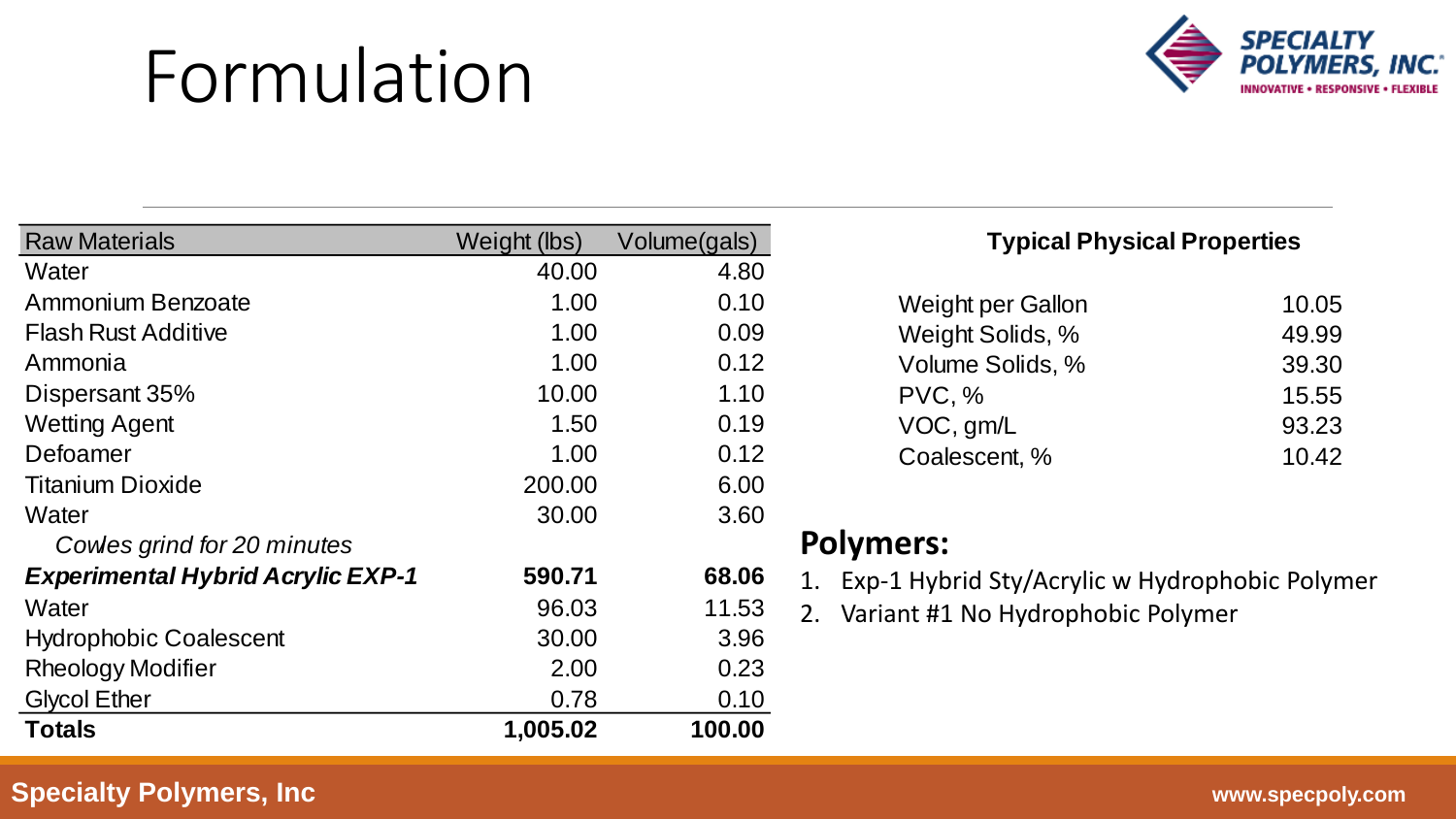| Property                                                                                         | <b>EXP-1 Hybrid</b> | Variant 1<br>No<br><b>Hydrophobic</b><br>Polymer |
|--------------------------------------------------------------------------------------------------|---------------------|--------------------------------------------------|
| <b>Volume Solids</b>                                                                             | 39.31               | 39.31                                            |
| <b>PVC</b>                                                                                       | 15.62               | 15.62                                            |
| VOC (gm/L)                                                                                       | 90                  | 90                                               |
| Gloss                                                                                            |                     |                                                  |
| 20 Deg Gloss                                                                                     | 45                  | 60                                               |
| 60 Deg Gloss                                                                                     | 77                  | 89                                               |
| Adh to Matte CRS Dry Time 1 Week Dry, 1 Hour Soak<br>Adh to CRS Wet Knife Peel (1 - 10, 10 Best) | 4                   | 4                                                |
| Adh to CRS Wet X Hatch % Removed                                                                 | 0%                  | 0%                                               |
| Adh to Polished CRS 1 Week Dry, 1 Hour Soak                                                      |                     |                                                  |
| Adh to CRS Wet Knife Peel (1 - 10, 10 Best)                                                      | 4                   | 4                                                |
| Adh to CRS Wet X Hatch % Removed                                                                 | 0%                  | 0%                                               |
| Salt Fog: B117, Matte CRS, 200 Hours<br>Field Rust (1 - 10, 10 Best)                             | 9                   | 3                                                |
| Undercut at Scribe, mm                                                                           | 3                   | 6                                                |
| Blistering (Size 1 - 10, 10 Best)                                                                | 5F                  | 8 <sub>D</sub>                                   |



Wet Adhesion to CRS…All Equal

But Corrosion Significantly Improved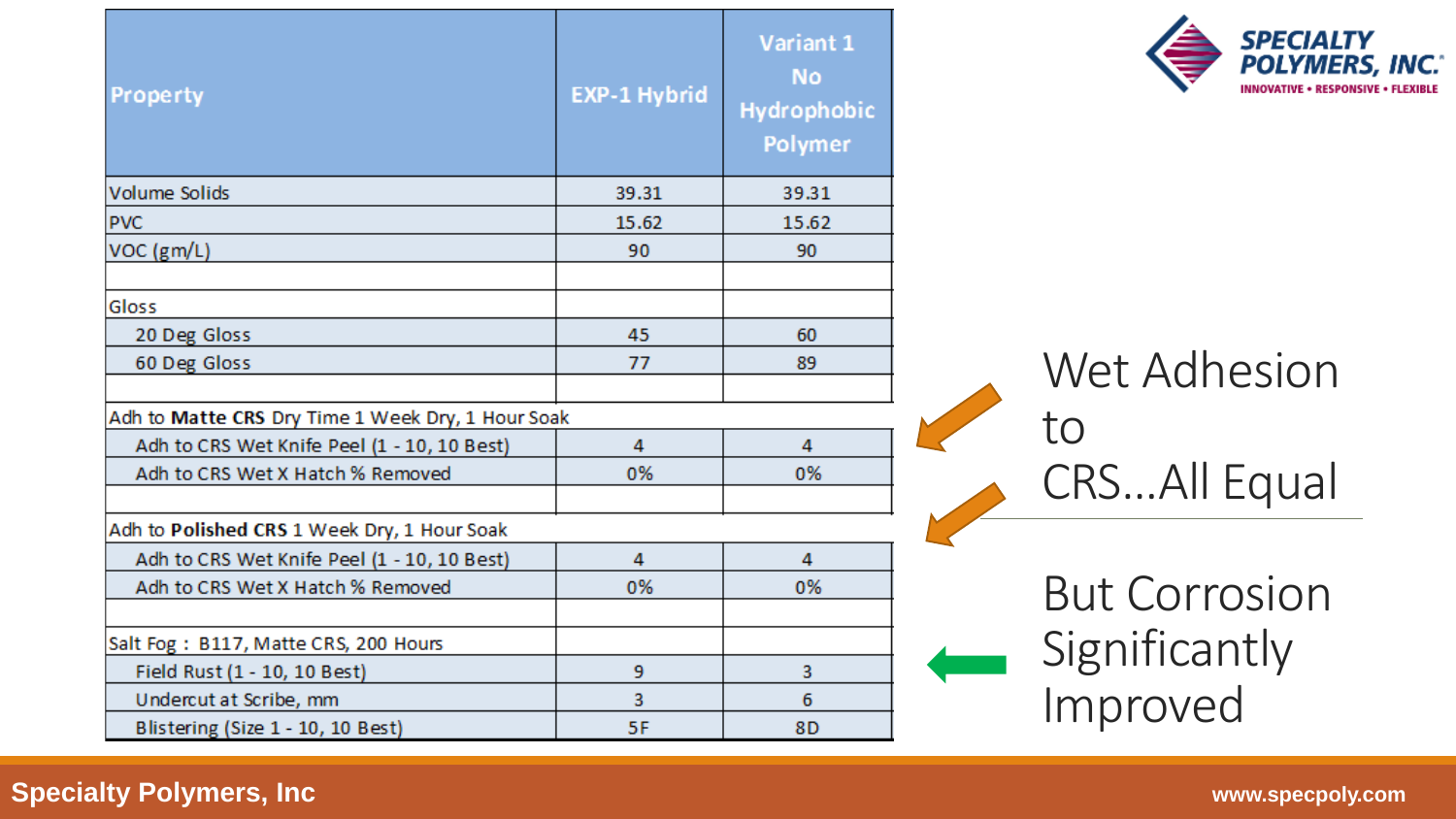

### Comparison to Non Hybrid Analogue 200 Hours B117

Experimental Hybrid Sty / Acrylic EXP-1



#### Variant 1 Sty / Acrylic No Hydrophobic Polymer

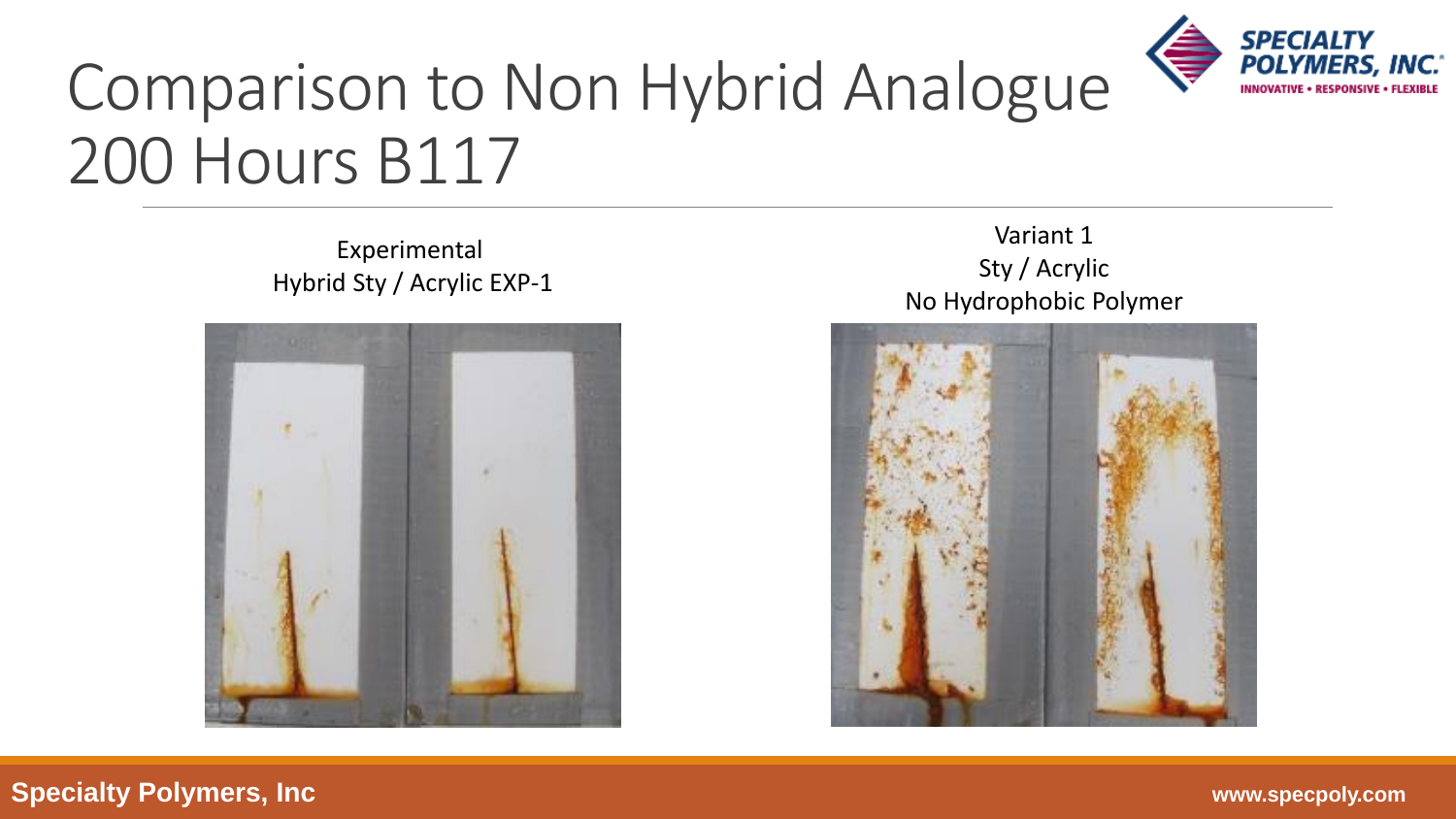



#### Electrochemical Impedance Testing

3 mils Wet Film on CRS 5% NaCl; 0.1 Hz; 24 Hr **Intervals**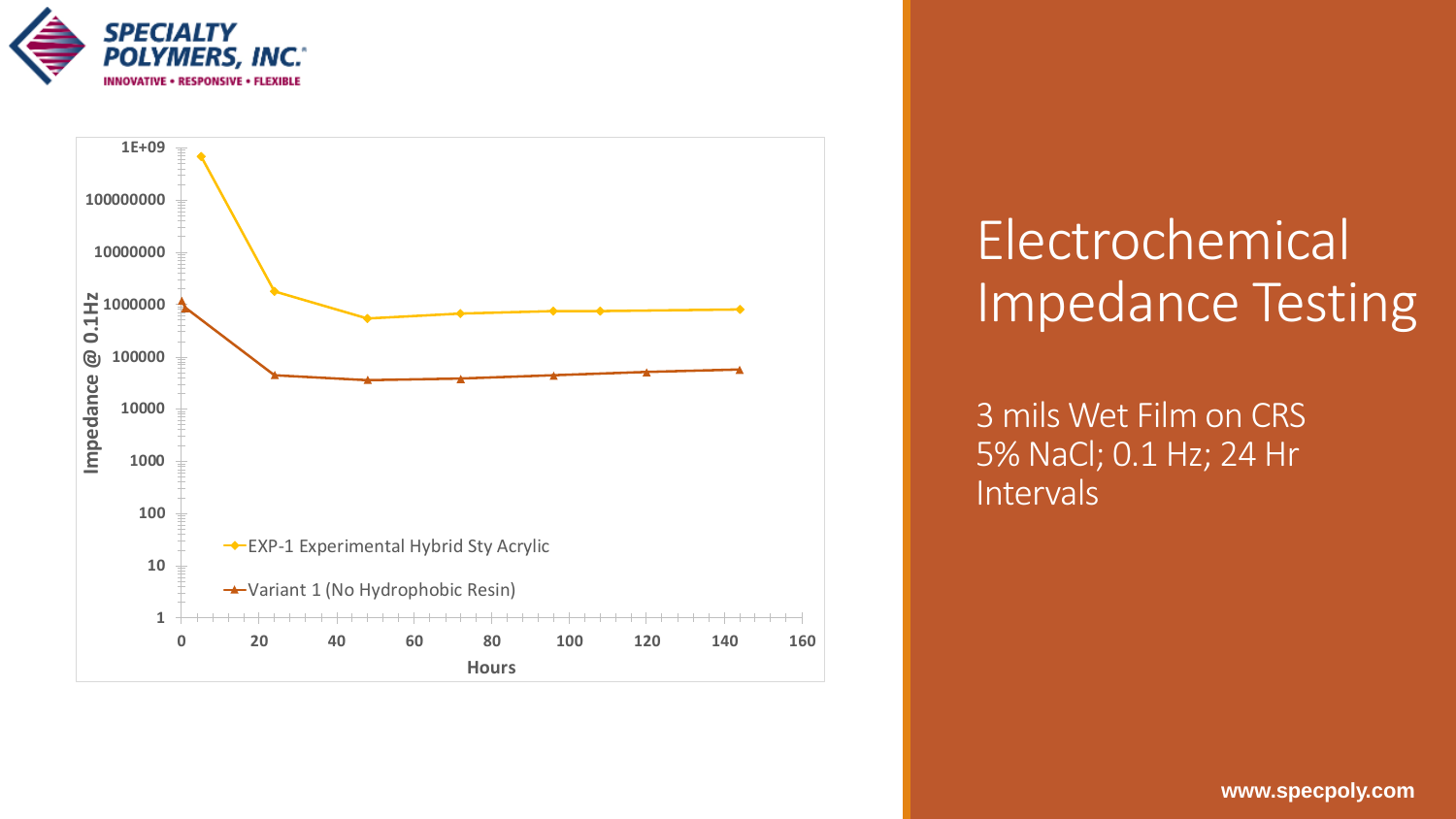

#### Chemical Resistance – 1 Hour Spot Test

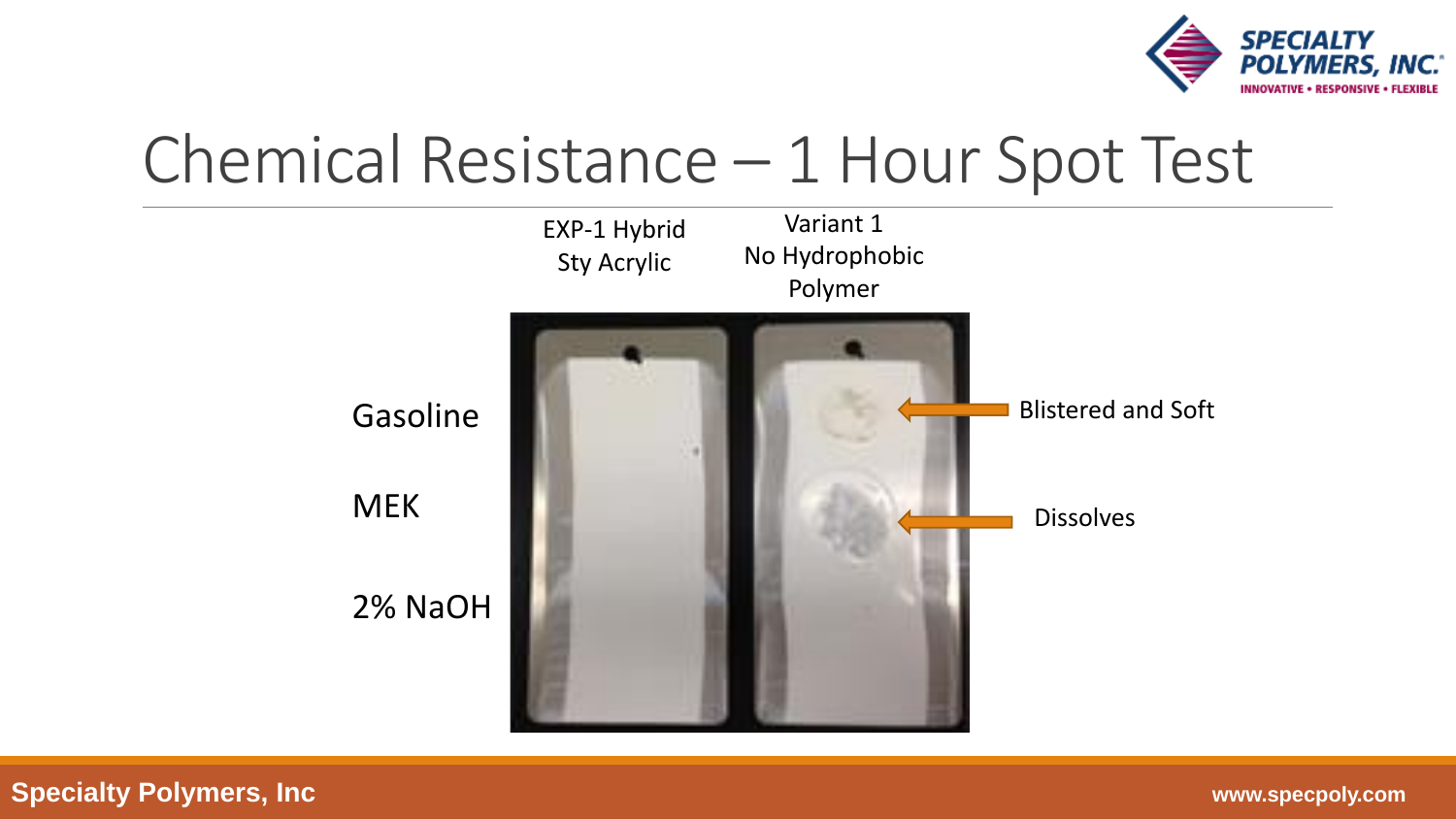

#### Comparison to Commercial Polymers (34 VS, 17.7% PVC Gloss White DTM)

➢EXP-1 Hybrid Styrene Acrylic, Tg 17C, MFFT 11C (100 VOC Formulation)

➢Comp1: Low VOC Self Crosslinking S/A, Tg ~20C (100 VOC Formulation)

➢Comp2: Low VOC Acrylic, Tg 27, MFFT 14 (100 VOC Formulation)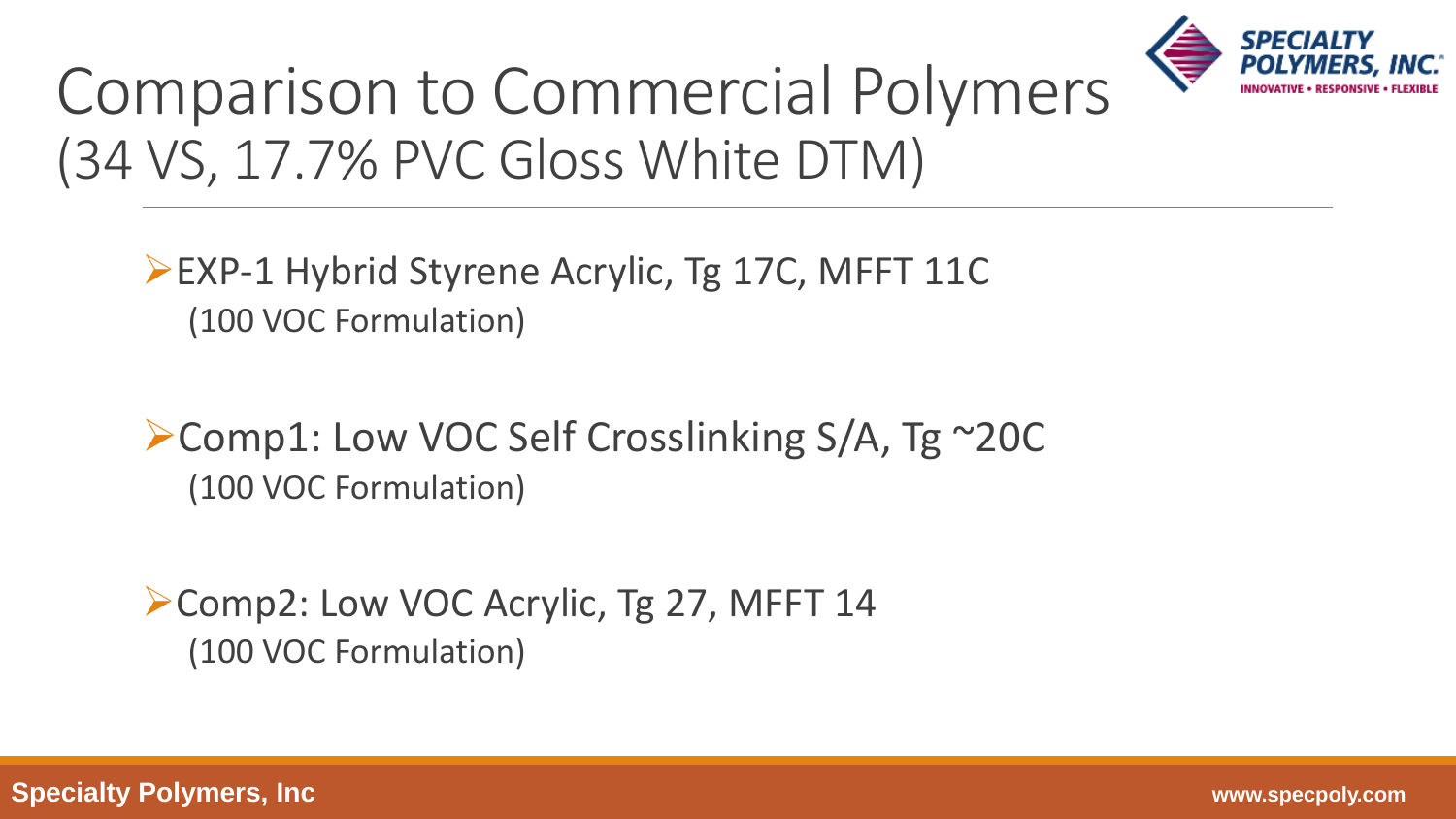

#### Gloss, Scrub and Chemical Resistance

|                                              | <b>EXP-1 Hybrid Sty</b> | <b>Comp 1</b>              | <b>Comp 2</b>          |
|----------------------------------------------|-------------------------|----------------------------|------------------------|
| <b>Property</b>                              | <b>Acrylic</b>          | <b>Low VOC Sty Acrylic</b> | <b>Low VOC Acrylic</b> |
| <b>Volume Solids</b>                         | 35.00                   | 36.00                      | 35.00                  |
| <b>PVC</b>                                   | 17.71                   | 17.71                      | 17.71                  |
| VOC(gm/L)                                    | 95                      | 95.00                      | 95.00                  |
| <b>Gloss</b>                                 |                         |                            |                        |
| 20 Deg Gloss                                 | 53                      | 28.40                      | 59.50                  |
| 60 Deg Gloss                                 | 79                      | 69.20                      | 82.90                  |
| <b>Scrub Conditions</b>                      |                         |                            |                        |
| <b>Scrub Cycles to First Break</b>           | 915 / 1104              | 540 / 753                  | 620/615                |
| <b>Scrub Cycles to Cut Through</b>           | 1172 / 1340             | 880 / 900                  | 700 / 675              |
| <b>Scrub First Break % of Control</b>        | Ctrl                    | 64                         | 58                     |
| Scrub Cut Through % of Control               | Ctrl                    | 71                         | 52                     |
| Chemical Resistance: 2 Week Dry, 1 Hour Spot |                         |                            |                        |
| Gasoline (Rated 1 - 5. 5 Best)               | 4 (SI. Softer)          | 4 (SI. Softer)             | 4 (Sl. Softer)         |
| MEK (Rated 1 - 5. 5 Best)                    | 4 (SI. Softer)          | 4 (SI. Softer)             | 4 (SI. Softer)         |
| 2% NaOH (Rated 1 - 5. 5 Best)                | $5$ (Exc.)              | $5$ (Exc.)                 | $5$ (Exc.)             |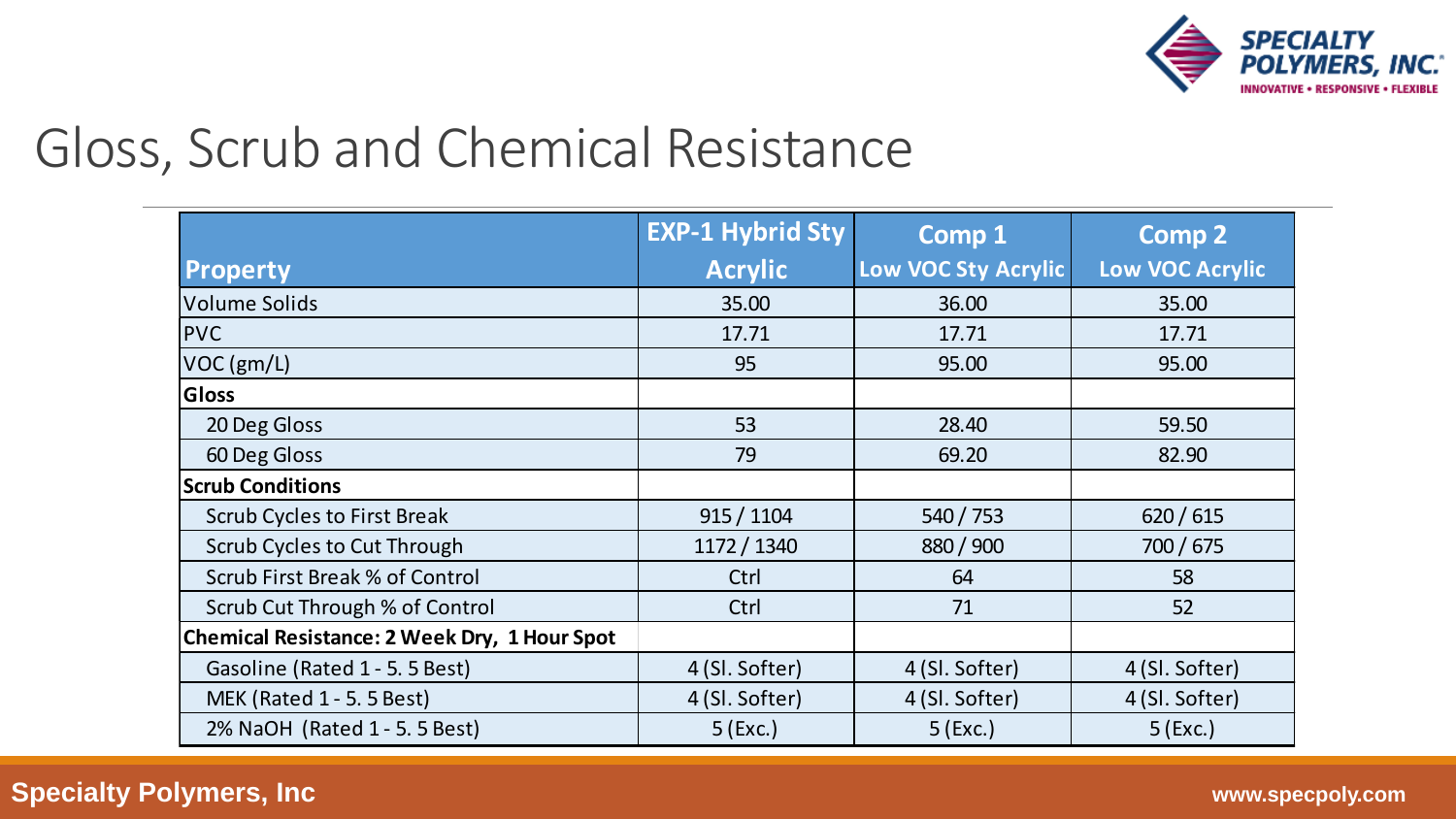

#### Wet Adhesion to Metal

|                                              | <b>EXP-1 Hybrid Sty</b> | <b>Comp 1</b>       | <b>Comp 2</b>          |
|----------------------------------------------|-------------------------|---------------------|------------------------|
| <b>Property</b>                              | <b>Acrylic</b>          | Low VOC Sty Acrylic | <b>Low VOC Acrylic</b> |
| Adh to Matte CRS 1 Week Dry, 1 Hour Soak     |                         |                     |                        |
| Adh to CRS Wet Knife Peel (1 - 5, 5 Best)    | 4                       | $\overline{2}$      | $\overline{0}$         |
| Adh to CRS Wet X Hatch % Removed             | $\Omega$                | 35                  | 100                    |
|                                              |                         |                     |                        |
| Adh to Untreated Al 1 Week Dry, 1 Hour Soak  |                         |                     |                        |
| Adh to Al Wet Knife Peel (1 - 5, 5 Best)     | 3                       | $\overline{0}$      | 3                      |
| Adh to Al Wet X Hatch % Removed              | 10                      | 100                 | 10                     |
|                                              |                         |                     |                        |
| Adh Galvanized Steel 1 Week Dry, 1 Hour Soak |                         |                     |                        |
| Adh Wet Knife Peel (1 - 5, 5 Best)           | 4                       | $\overline{2}$      | $\overline{3}$         |
| Adh Wet X Hatch % Removed                    | $\Omega$                | 50                  | $\Omega$               |
|                                              |                         |                     |                        |
| Adh to Polished CRS 1 Week Dry, 1 Hour Soak  |                         |                     |                        |
| Adh Wet Knife Peel (1 - 5, 5 Best)           | $\Omega$                | $\Omega$            | $\Omega$               |
| Adh Wet X Hatch % Removed                    | 40                      | 100                 | 60                     |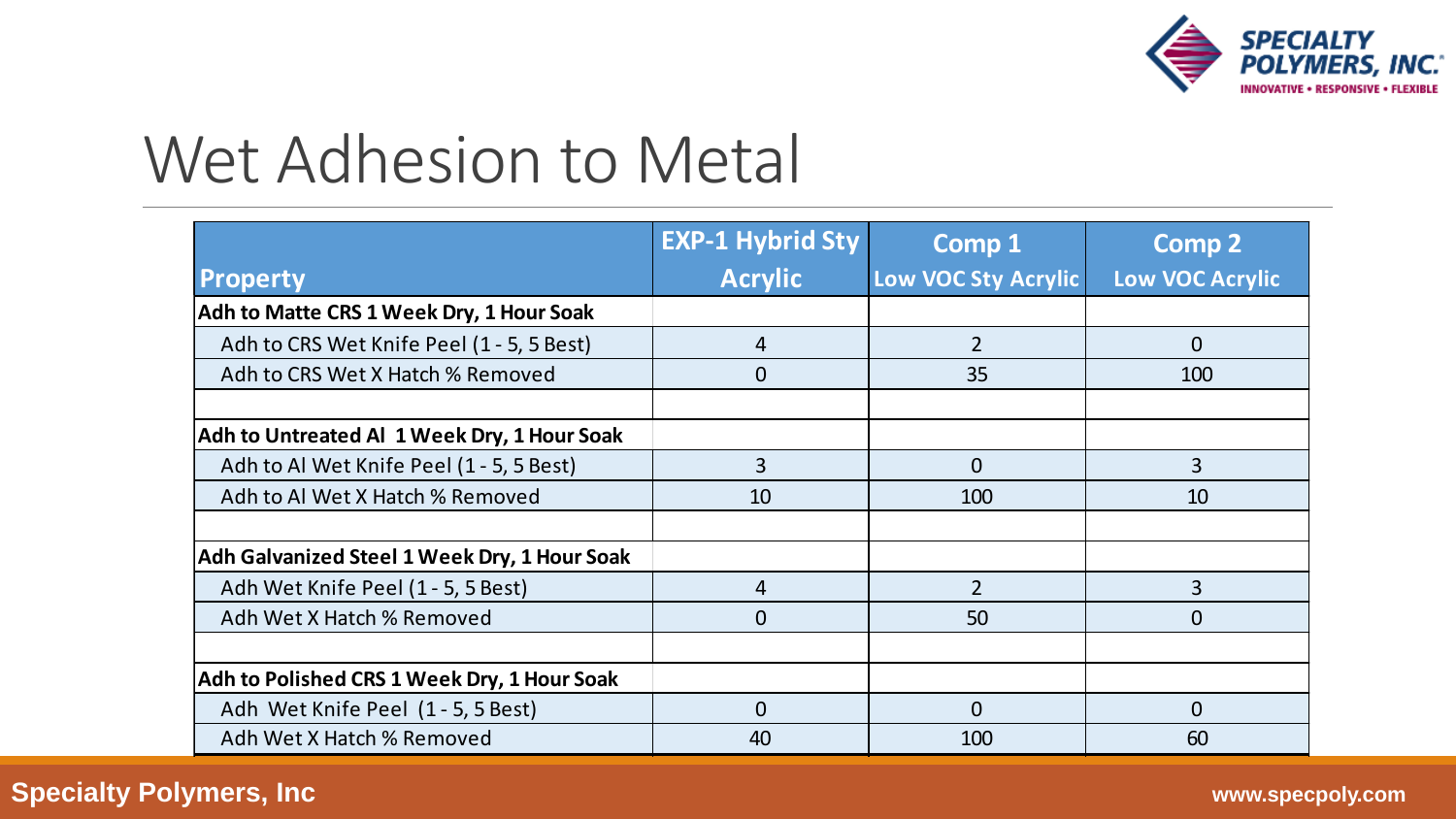### Adhesion to Metal

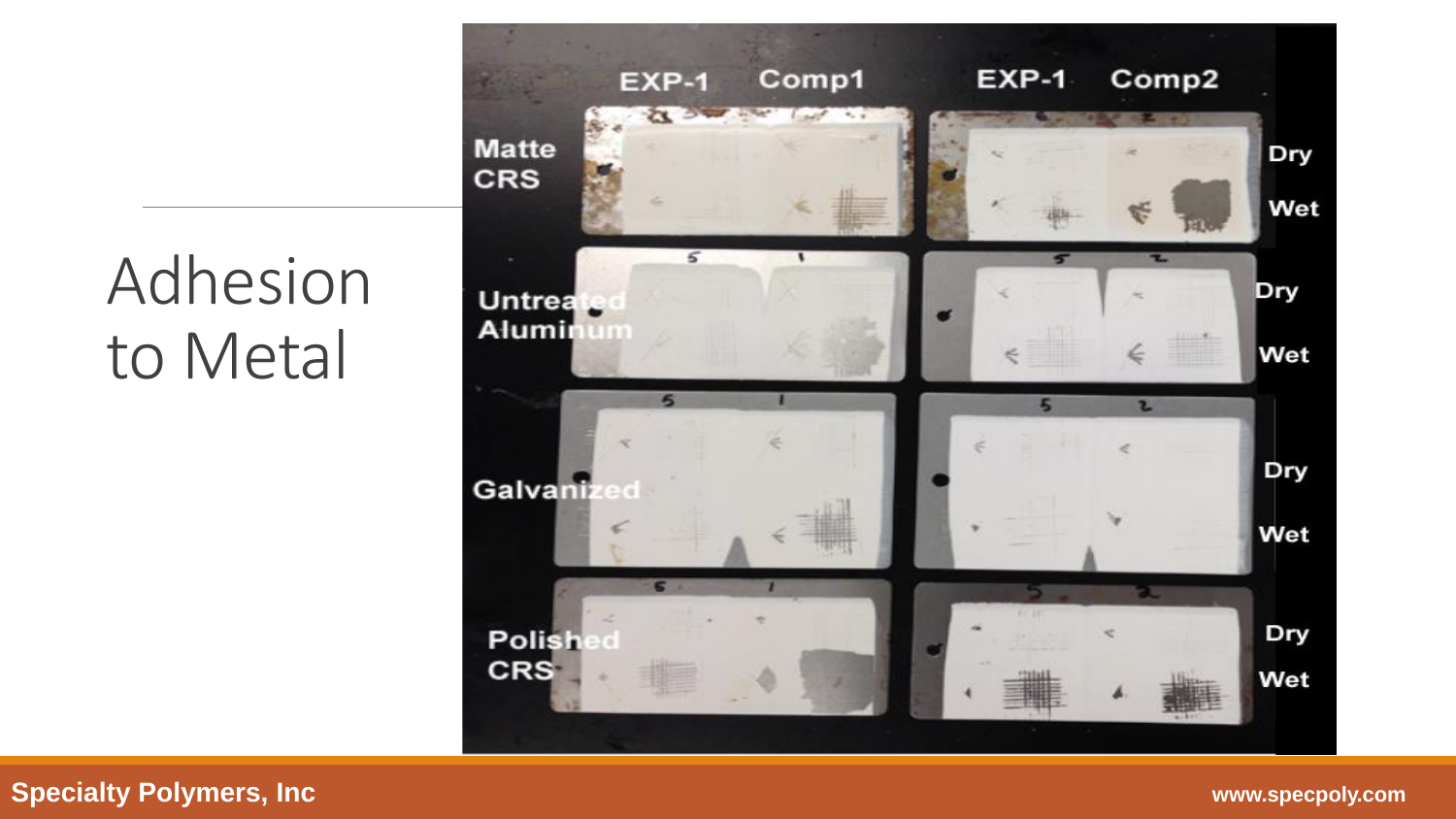

#### QUV and Corrosion

|                                       | <b>EXP-1 Hybrid Sty</b> | <b>Comp 1</b>       | <b>Comp 2</b>          |
|---------------------------------------|-------------------------|---------------------|------------------------|
| Property                              | <b>Acrylic</b>          | Low VOC Sty Acrylic | <b>Low VOC Acrylic</b> |
| <b>Volume Solids</b>                  | 35.00                   | 36.00               | 35.00                  |
| <b>PVC</b>                            | 17.71                   | 17.71               | 17.71                  |
| VOC(gm/L)                             | 95                      | 95.00               | 95.00                  |
| QUV 300 Hours                         |                         |                     |                        |
| QUV 60 Deg gloss                      | 75                      | 78                  | 88                     |
| % 60 Degree Gloss Loss 300 Hrs        | $-4$                    | 8                   | 5                      |
|                                       |                         |                     |                        |
| Salt Fog ASTM B117, Matte CRS, 96 Hrs |                         |                     |                        |
| Field Rust (1 - 10, 10 Best)          | 9/9                     | 0/0                 | 9/9                    |
| Undercut at Scribe, mm from scribe    | 5/5                     | 4/4                 | 5/5                    |
| Blistering (Size: 1 - 10, 10 Best)    | 8F/8F                   | 2D/2D               | 8F/8F                  |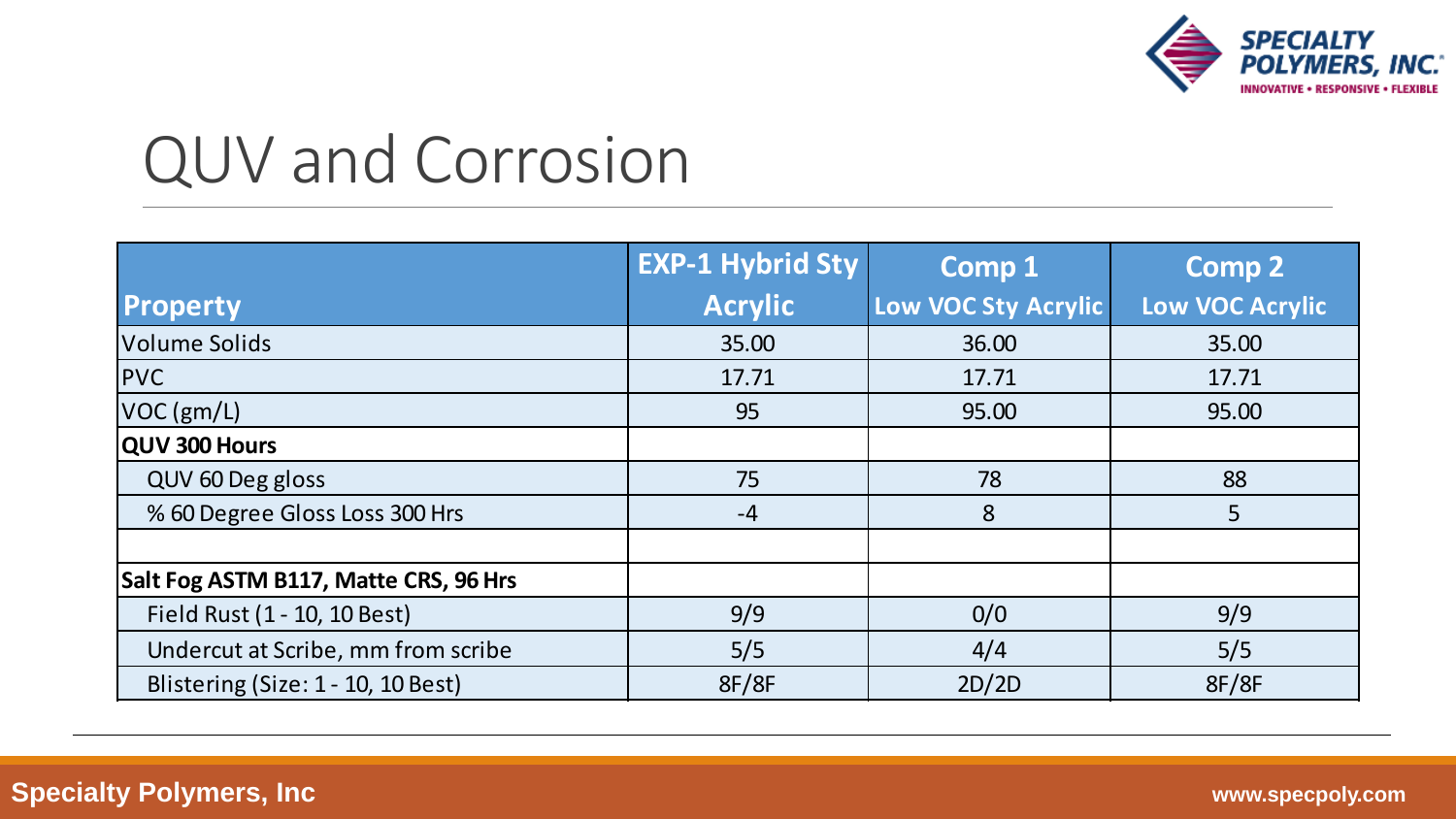

### Salt Fog: 100 Hrs B117 (Matte CRS)

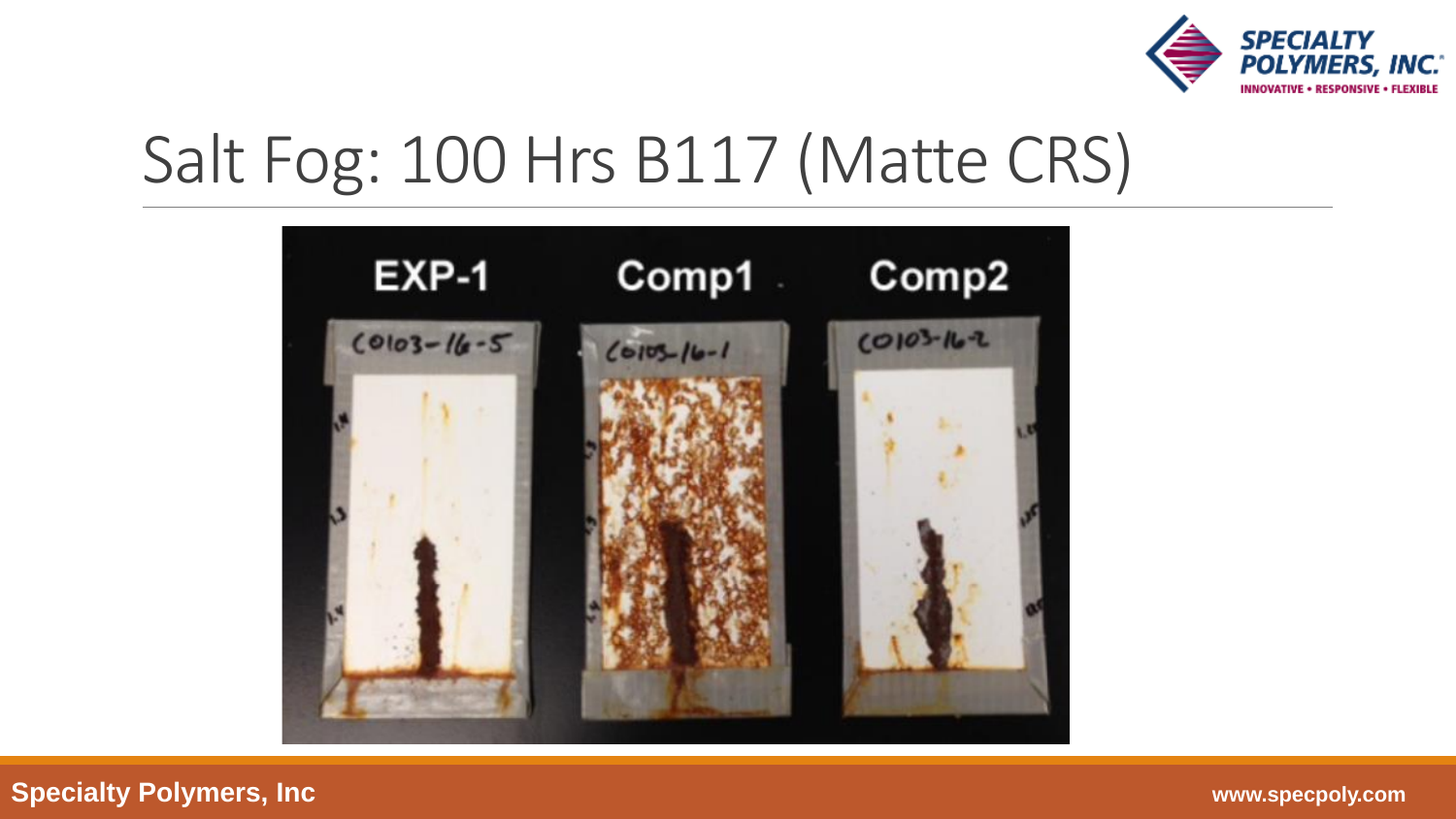

#### Comparative Evaluation – Hybrid DTM

Advantages

- ➢Very good corrosion resistance (B117 Salt Fog)
- ➢Excellent wet and dry adhesion to most metal substrates
- ➢Very good QUV-A Gloss Retention

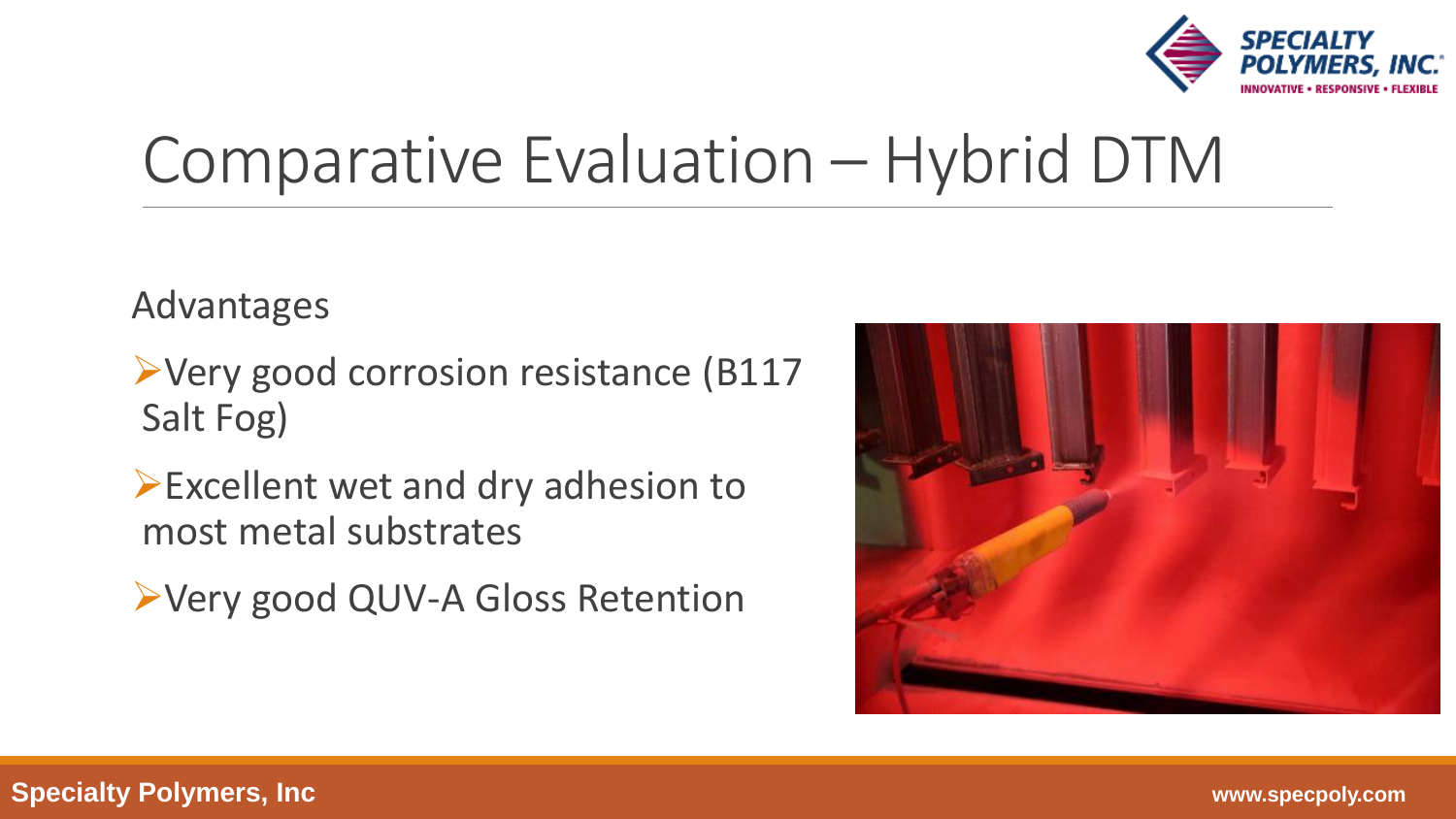

### Conclusion

A hydrophobic polymer hybrid of a styrene acrylic DTM significantly improved the corrosion resistance and chemical resistance

- ◦**Corrosion resistance** is better than one of the competitive low VOC DTM polymers
- ◦**Adhesion** is better than the two competitive low VOC DTM polymers

Work is continuing on optimizing the performance balance for DTM coatings